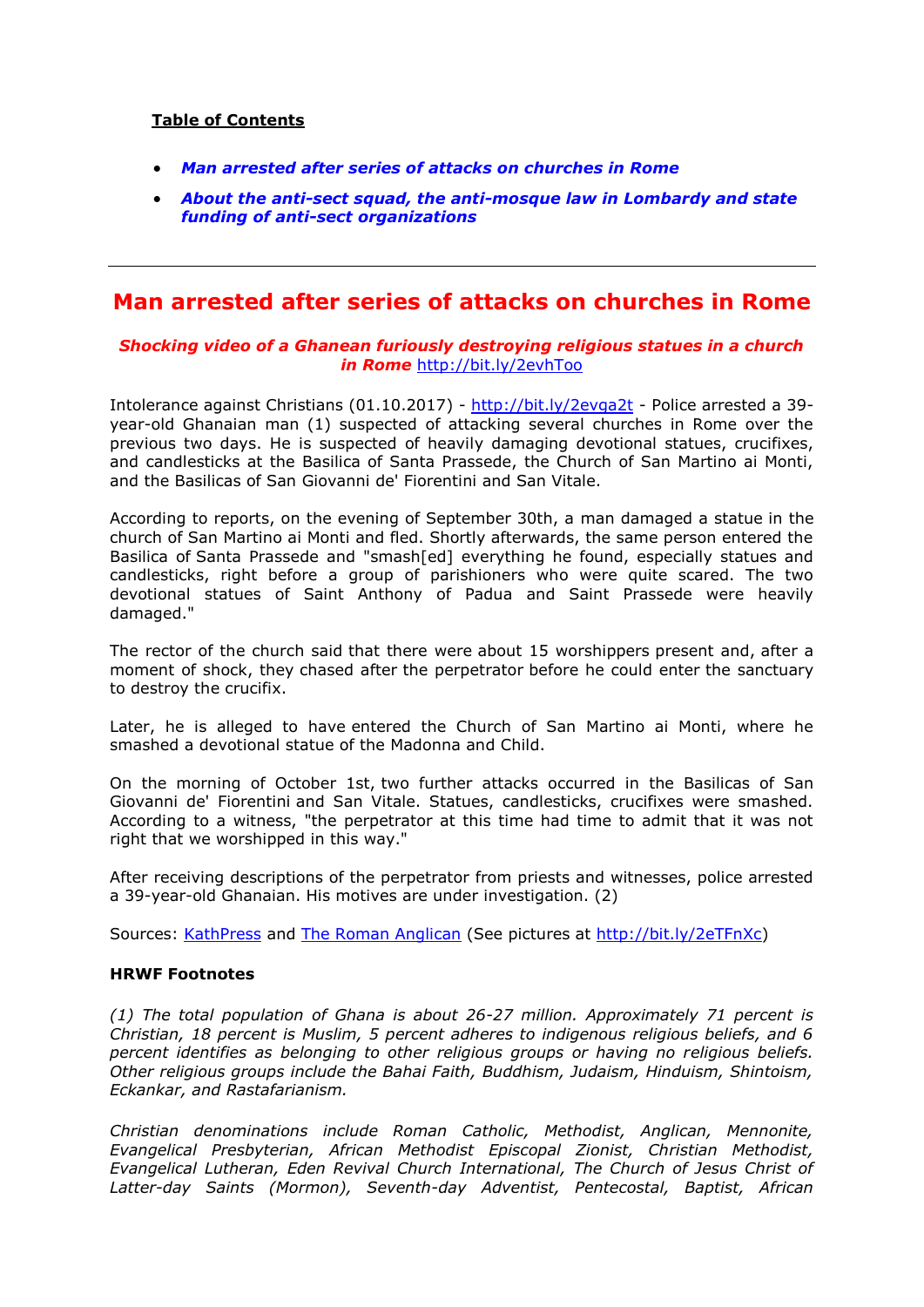*independent churches, the Society of Friends (Quaker), and numerous charismatic religious groups.*

*Islamic traditions include Sunni, Ahmadiyya, the Tijaniyah and Qadiriyya orders of Sufism, and a small number of Shia.*

*(2) This incident was largely covered in Spanish-speaking countries but not in the French-speaking press. The name and the motivation of the suspect were not revealed in the media. The case has apparently not been further investigated by journalists and has remained out of the radar of NGOs monitoring religiously motivated hate crimes.*

# <span id="page-1-0"></span>**About the anti-sect squad, the anti-mosque law in Lombardy and state funding of anti-sect organizations**

### *Statement of the European Federation for Freedom of Belief (FOB) at the OSCE/ODIHR Human Dimension Implementation Meeting*

FOB (27.09.2016) - [https://freedomofbelief.net/activities/osce-2016-statement](https://freedomofbelief.net/activities/osce-2016-statement-european-federation-freedom-belief)[european-federation-freedom-belief](https://freedomofbelief.net/activities/osce-2016-statement-european-federation-freedom-belief) - I am Alessandro Amicarelli a London based lawyer specializing in human rights and freedom of belief and I am the present spokesman of the European Federation for Freedom of Belief (FOB) that I represent today as I did last year.

FOB is a secular and independent-by-any-faith association incorporated in Italy and registered as a lobbying group in Bruxelles and Strasbourg since December 2014.

We advocate for the human rights and specifically for the freedom of belief of all people in the European continent, whether they belong to traditional or new religious groups, philosophical or spiritual schools of thought and even non-believers, atheists and unconcerned in line with the European legislations.

Today I will briefly address three main points:

- SAS Squadra Anti Sette or Anti Cult Squad;
- So called Anti Mosque or Anti Minority Religions Law in Lombardy and other regions;
- State funded and subsided NGOs;

Brief Analysis of the three topics:

### **1. SAS Squadra Anti Sette or Anti Cult Squad**

Last year we asked the Italian Government to provide clear facts and figures about this unit of the Italian Police.

The Government replied straightaway that SAS does exist to protect people from Satanic cults.

Few days later all information about SAS has been removed from the Ministry of Interiors website, then we now think SAS is working in an even more informal and less official way.

Many times the SAS has only acted against some minority groups and no report is available at all.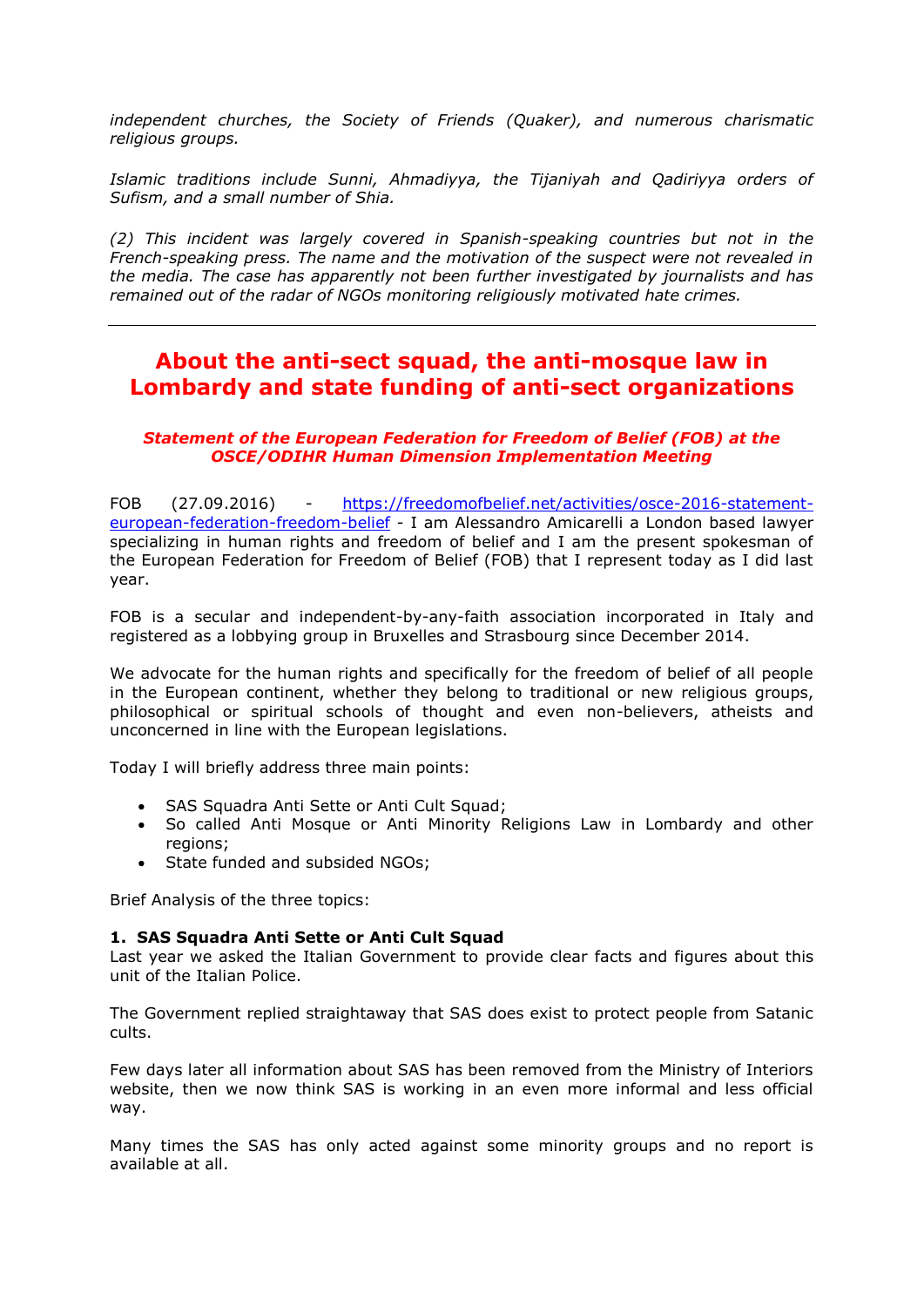We renew our request to the Government to provide clear information about the activities carried out by SAS and about the cost-benefit ratio.

### **2. So called Anti Mosque or Anti Minority Religions Law in Lombardy and other regions**

Last year we reported about the anti-mosque bill passed in Lombardy and adopted in other regions at a later time.

Such legislation is aimed at preventing the Muslim communities to have any worship places or to build new ones. The legislation does affect in fact all minority groups not only the Muslim community.

FOB has launched an online petition that has been very successful and it has been brought to the Parliament. Few days later the Government has challenged such legislation filing an appeal with the Constitutional Court and we are waiting to know the outcomes.

In the meantime the same legislation has either been proposed or adopted by other regional authorities.

FOB will keep advocating for the deletion of all of these anti-minority legislations.

#### **3. State funded and subsided anti-cult NGOs**

There are a number of so called anti-cult NGOs that receive funds and subsides by governments. The most notorious one is the French FECRIS which, as far as we know, receives 90% of its annual funds by the French government that is particularly known for the anti-religious legislations adopted over the last decades.

Such groups are de facto government bodies, not NGOs at all, and for this should be revoked such status at level of International organizations where they present themselves as NGOs and advocate and act against minority groups and against proper NGOs.

In the months to come FOB will make the voice of minority groups louder also in this regard.

FOB in fact does exist to make the content of the FORB (Freedom of Religion and Belief) Guidelines adopted by the EU Council alive and implemented and enforced across Europe.

Following the FORB Guidelines is the only route to positively achieve peace among the European populations.

Three of the main goals and working strategies set out in the FORB Guidelines are:

Firstly to eradicate the harsh violence with which groups that self-identify themselves as religious as well as States and State bodies and NGOs, carry out activities against religious or spiritual groups whether they are minority groups or not and individuals belonging to such groups.

Secondly Freedom of Religion and Belief has to be guaranteed to all people whether religious or non-religious, even atheists and unconcerned. Also the European Court of Human Rights has emphasized this point repeatedly.

FOB's action is in this direction.